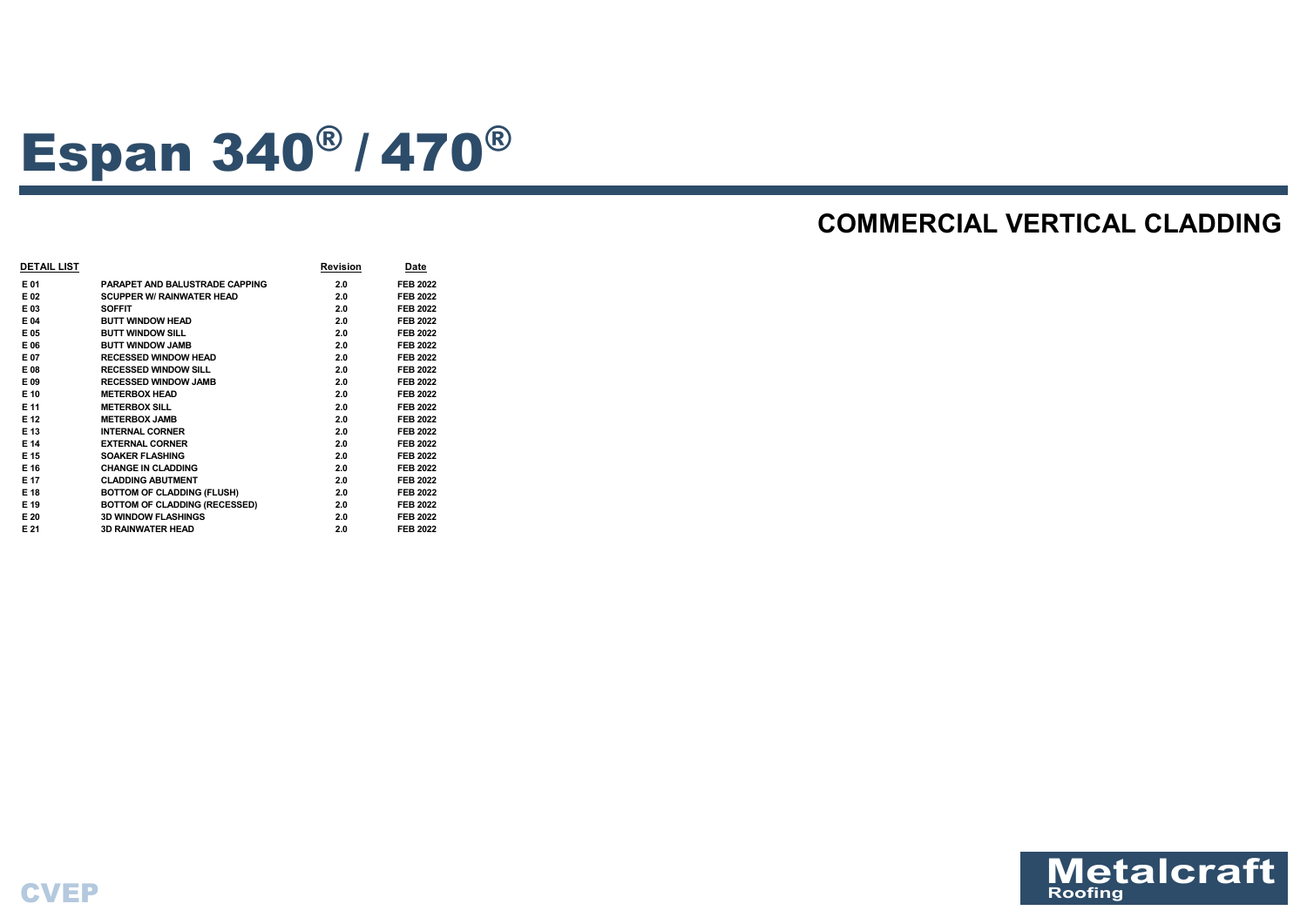

PRE-FINISHED SELF DRILLING / TAPPING SCREW WITH RUBBER WASHER FOR FIXING TOP OF ESPAN™

METALCRAFT ESPAN™ VERTICAL

#### STOPENDS TO WALL CLADDING

#### 20mm HORIZONTAL CAVITY

MIN. 50mm (VERTICALLY Z

**CATEGORY A** 1. NORMAL EXPOSURE 2. ROOF PITCH >10°



| <b>LUTION</b> AS PER MRM CODE OF PRACTICE |                                                                             |  |  |  |
|-------------------------------------------|-----------------------------------------------------------------------------|--|--|--|
|                                           | <b>CATEGORY B</b>                                                           |  |  |  |
|                                           | 1. EXPOSED (HIGHER RISK) & WIND LOAD EXCEEDS 1.5 kPa.<br>2. ROOF PITCH <10° |  |  |  |
| ' DOWN FACE - SMOOTH)                     | MIN. 75mm (VERTICALLY DOWN FACE - SMOOTH)                                   |  |  |  |
| ' DOWN FACE - PROFILED)                   | MIN. 100mm (VERTICALLY DOWN FACE - PROFILED)                                |  |  |  |

| <b>SITUATION 2</b><br><b>SITUATION 3</b><br>1. FOR ALL ROOF PITCHES IN EXTRA<br>1. ALL ROOF PITCHES IN VERY HIGH<br><b>HIGH WIND ZONES</b><br>WIND ZONE | <b>UTION</b> AS PER E2/ASI |                                 |  |  |  |
|---------------------------------------------------------------------------------------------------------------------------------------------------------|----------------------------|---------------------------------|--|--|--|
|                                                                                                                                                         |                            |                                 |  |  |  |
| WHERE ROOF PITCH $\leq 10^{\circ}$                                                                                                                      | IND ZONES.<br>ገ°           | 2. LOW, MEDIUM, HIGH WIND ZONES |  |  |  |
| <b>MIN. 70mm</b><br>MIN. 90mm                                                                                                                           |                            |                                 |  |  |  |

Z

#### **ALTERNATIVE SOL**

#### **ACCEPTABLE SOL**

**SITUATION 1**

1. LOW, MEDIUM, HIGH WIND ZONES, WHERE ROOF PITCH ≥ 10°

MIN. 50mm



Roofing as a single for the support of the designer should consult be the designer should consult be the designer should consult be the support ing codes<br>
Many of the case of practice version 3.0/2019, E2 and all other rel

**Espan 340<sup>®</sup> / 470<sup>®</sup>** 

#### 2.0 PARAPET AND BALUSTRADE CAPPING **COMMERCIAL VERTICAL CLADDING**

Scale **1** : 2 Date FEB 2022 **Scale 1:2** Sheet

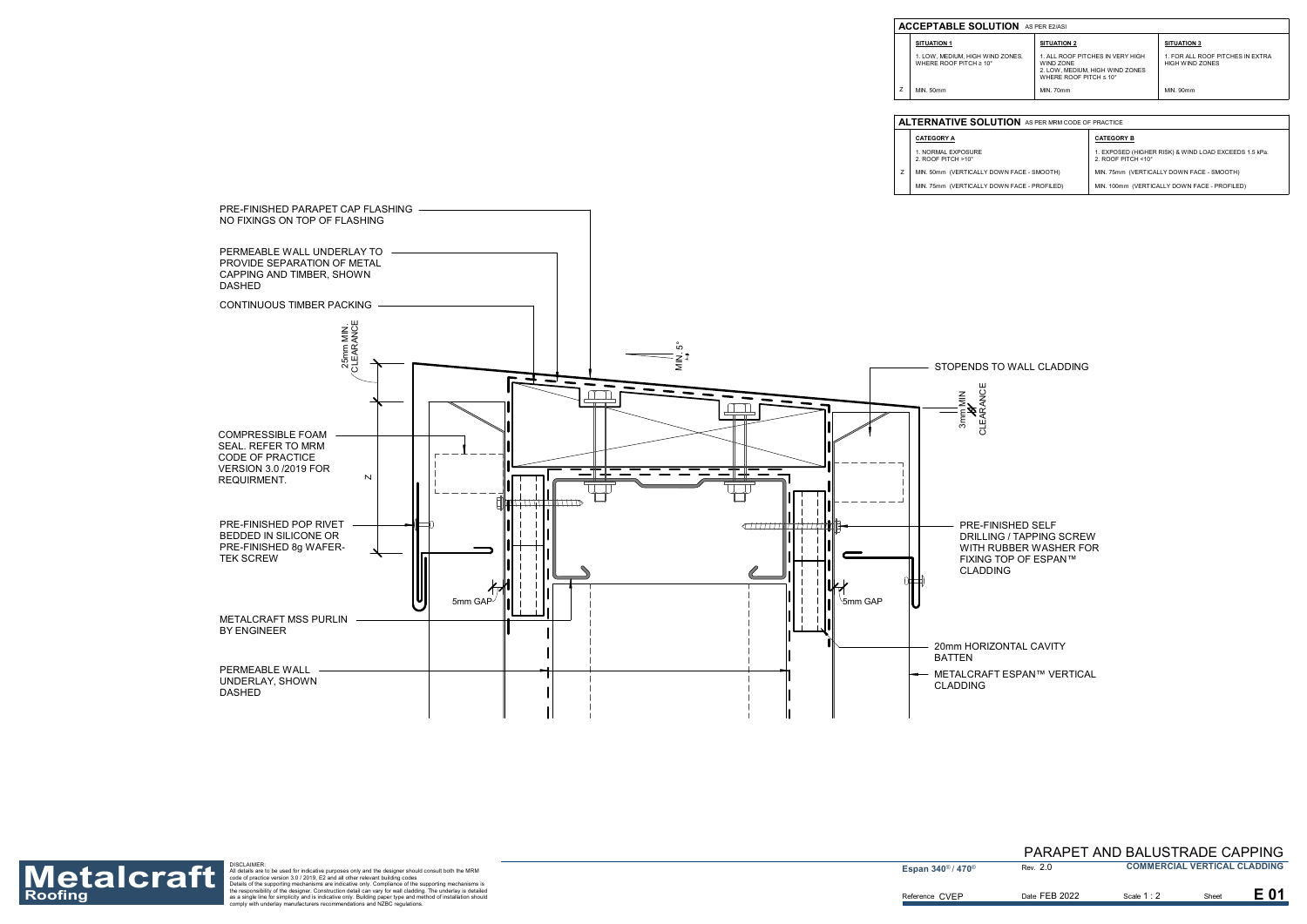



Reference CVEP



Roofing as a single for simple to the support of the designer should consult both the MRM<br>
Description of the support in the designer should consult both the MRM<br>
Description of practice version 3.0/2019, E2 and all other

**Espan 340<sup>®</sup> / 470<sup>®</sup>** 

2.0

Scale 1 : 2

E 02

Date FEB 2022 **Scale 1:2** Sheet

SCUPPER W/ RAINWATER HEAD **COMMERCIAL VERTICAL CLADDING**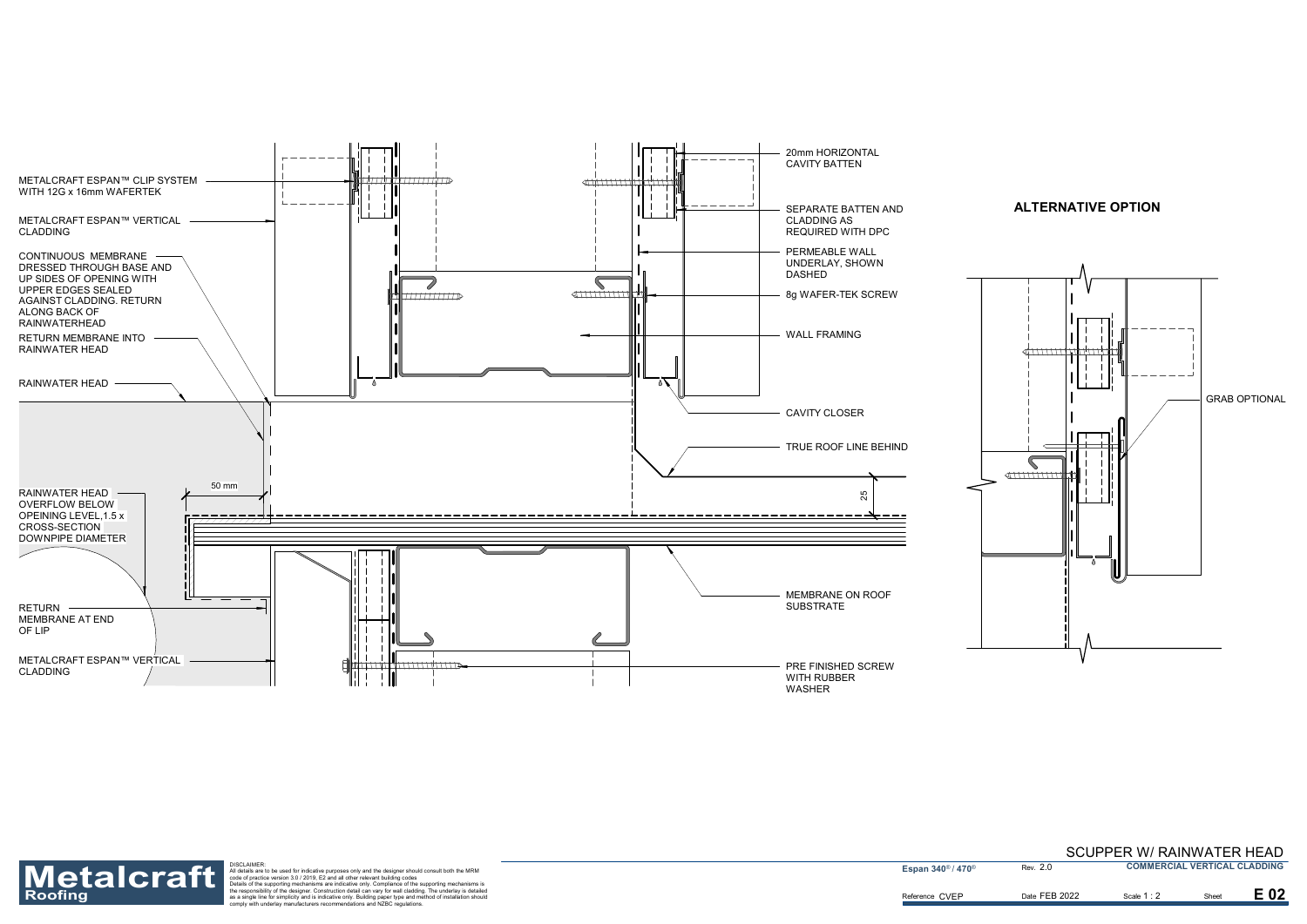



Reference CVEP



Roofing as a single for simple to the support of the designer should consult both the MRM<br>
Description of the support in the designer should consult both the MRM<br>
Description of practice version 3.0/2019, E2 and all other

**Espan 340<sup>®</sup> / 470<sup>®</sup>** 

2.0

Date FEB 2022 **Scale 1:2** Sheet

Scale **1** : 2

E 03

SOFFIT **COMMERCIAL VERTICAL CLADDING**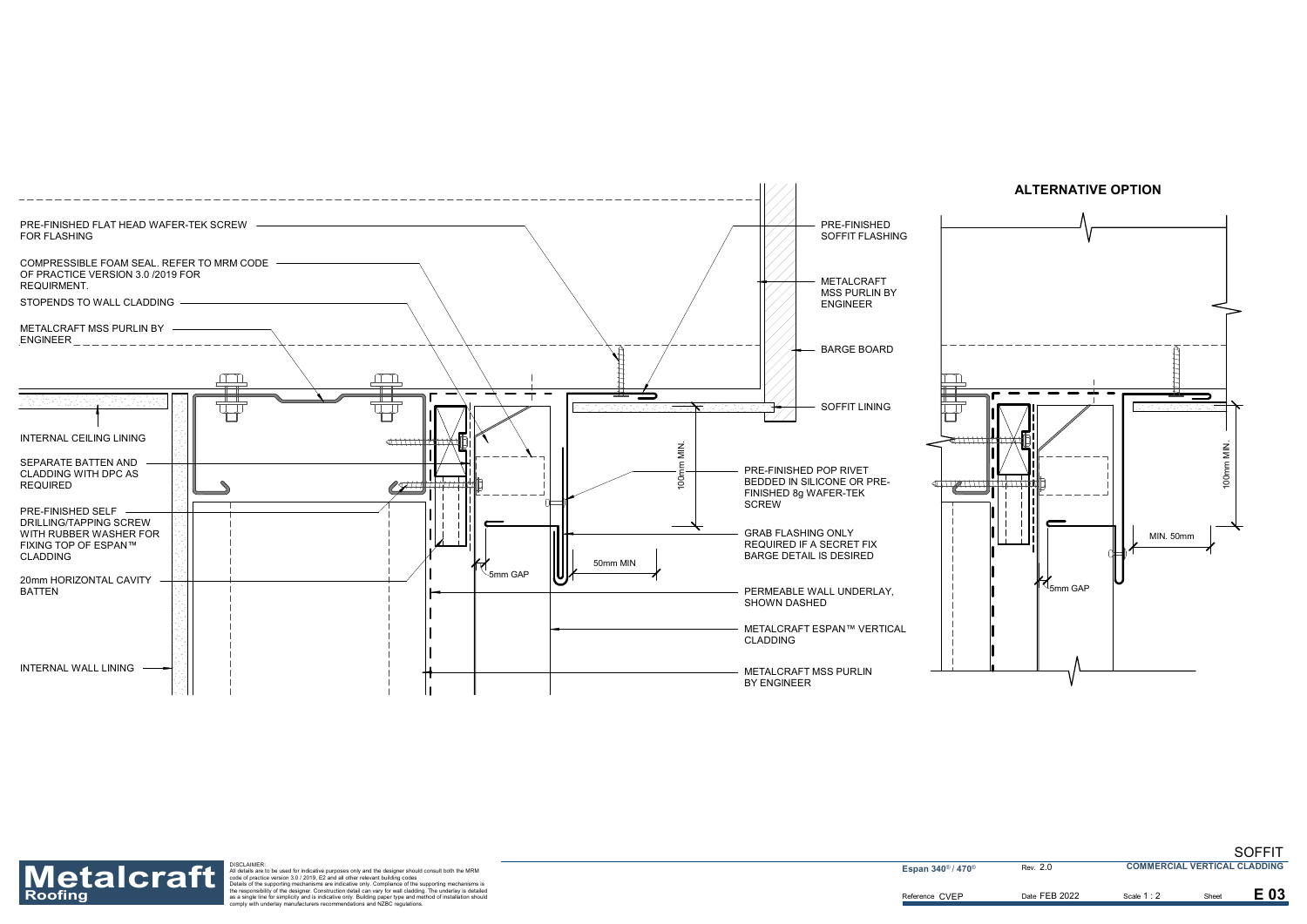



Roofing as a single for simple to the support of the designer should consult both the MRM<br>
Description of the support in the designer should consult both the MRM<br>
Description of practice version 3.0/2019, E2 and all other

**Espan 340<sup>®</sup> / 470<sup>®</sup>** 

2.0

Date FEB 2022 **Scale 1:2** Sheet

Scale **1** : 2

E 04

#### BUTT WINDOW HEAD **COMMERCIAL VERTICAL CLADDING**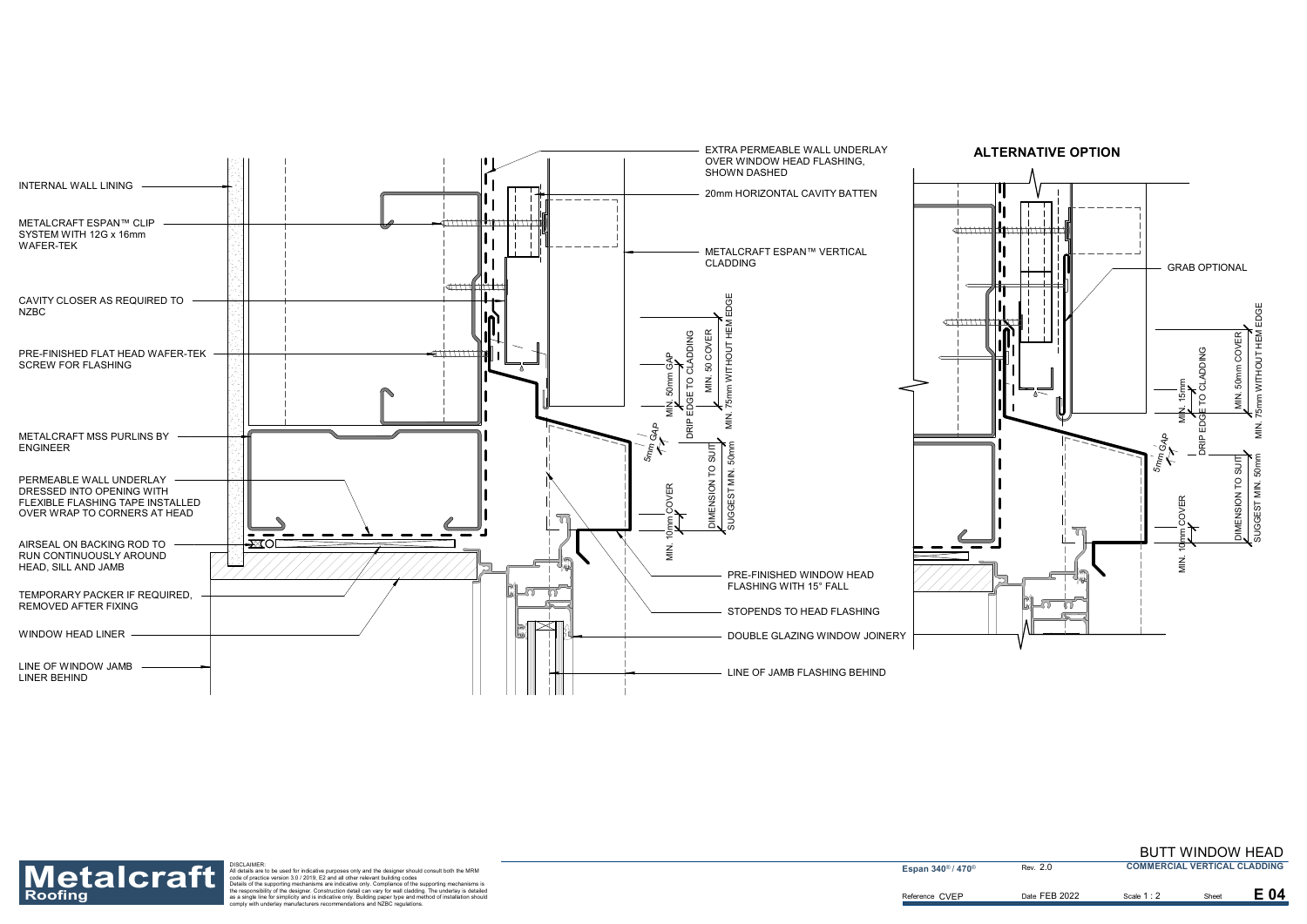



Roofing as a single for simple to the support of the designer should consult both the MRM<br>
Description of the support in the designer should consult both the MRM<br>
Description of practice version 3.0/2019, E2 and all other

**Espan 340<sup>®</sup> / 470<sup>®</sup>** 

2.0

Date FEB 2022 **Scale 1:2** Sheet

Scale **1** : 2

E 05

#### BUTT WINDOW SILL **COMMERCIAL VERTICAL CLADDING**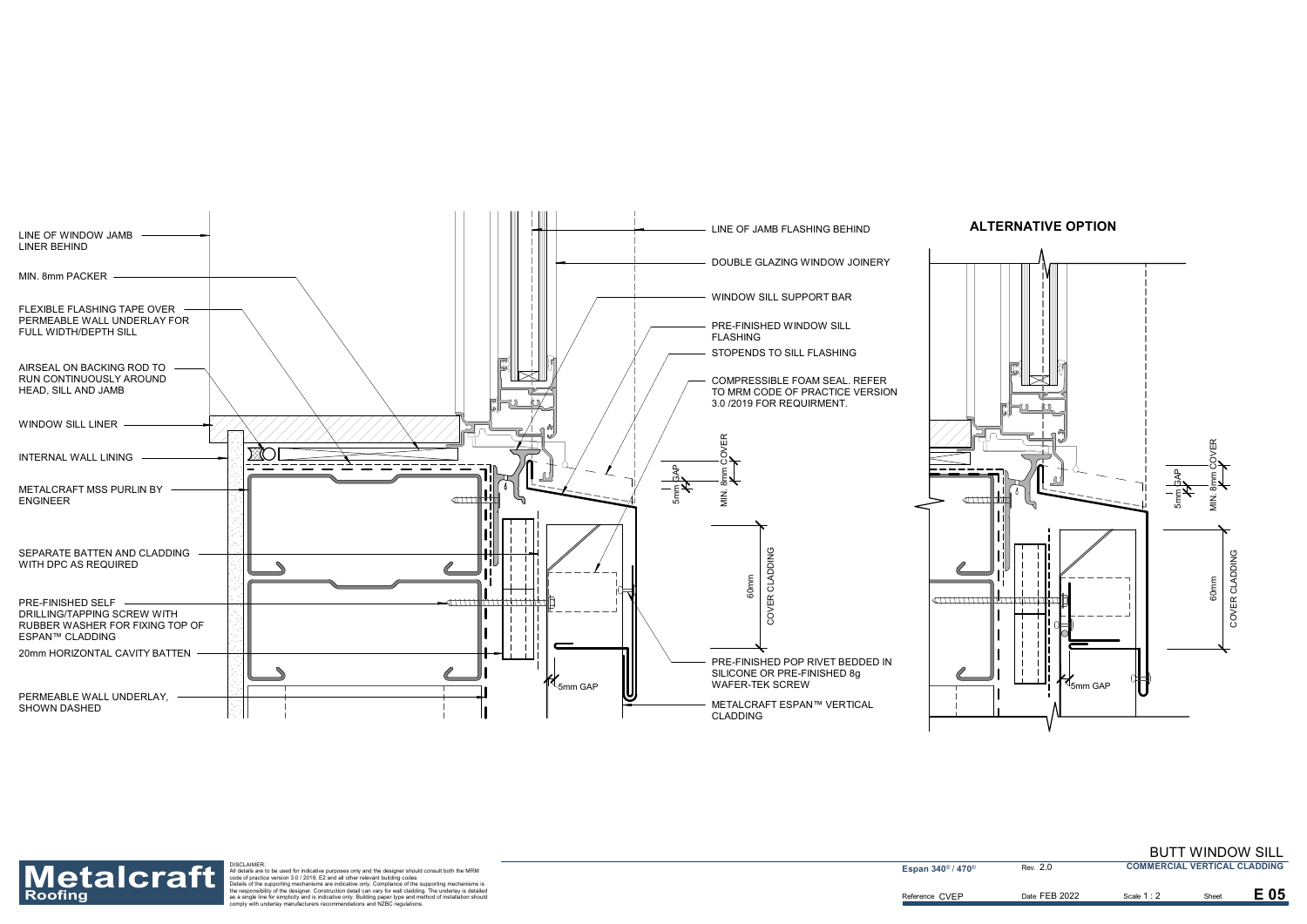DOUBLE GLAZING WINDOW JOINERY

LINE OF WINDOW SILL LINER BELOW



DEPENDING ON ESPAN LAYOUT FLASHING MAY BE REQUIRED TO PROVIDE A SECONDARY LINE OF

LINE OF HEAD FLASHING ABOVE

SEPARATE BATTEN AND FLASHING

Reference CVEP



Roofing as a single for simple to the support of the designer should consult both the MRM<br>
Description of the support in the designer should consult both the MRM<br>
Description of practice version 3.0/2019, E2 and all other

**Espan 340<sup>®</sup> / 470<sup>®</sup>** 

2.0

#### BUTT WINDOW JAMB

**COMMERCIAL VERTICAL CLADDING**

Date FEB 2022 **Scale 1:2** Sheet

Scale **1** : 2

E 06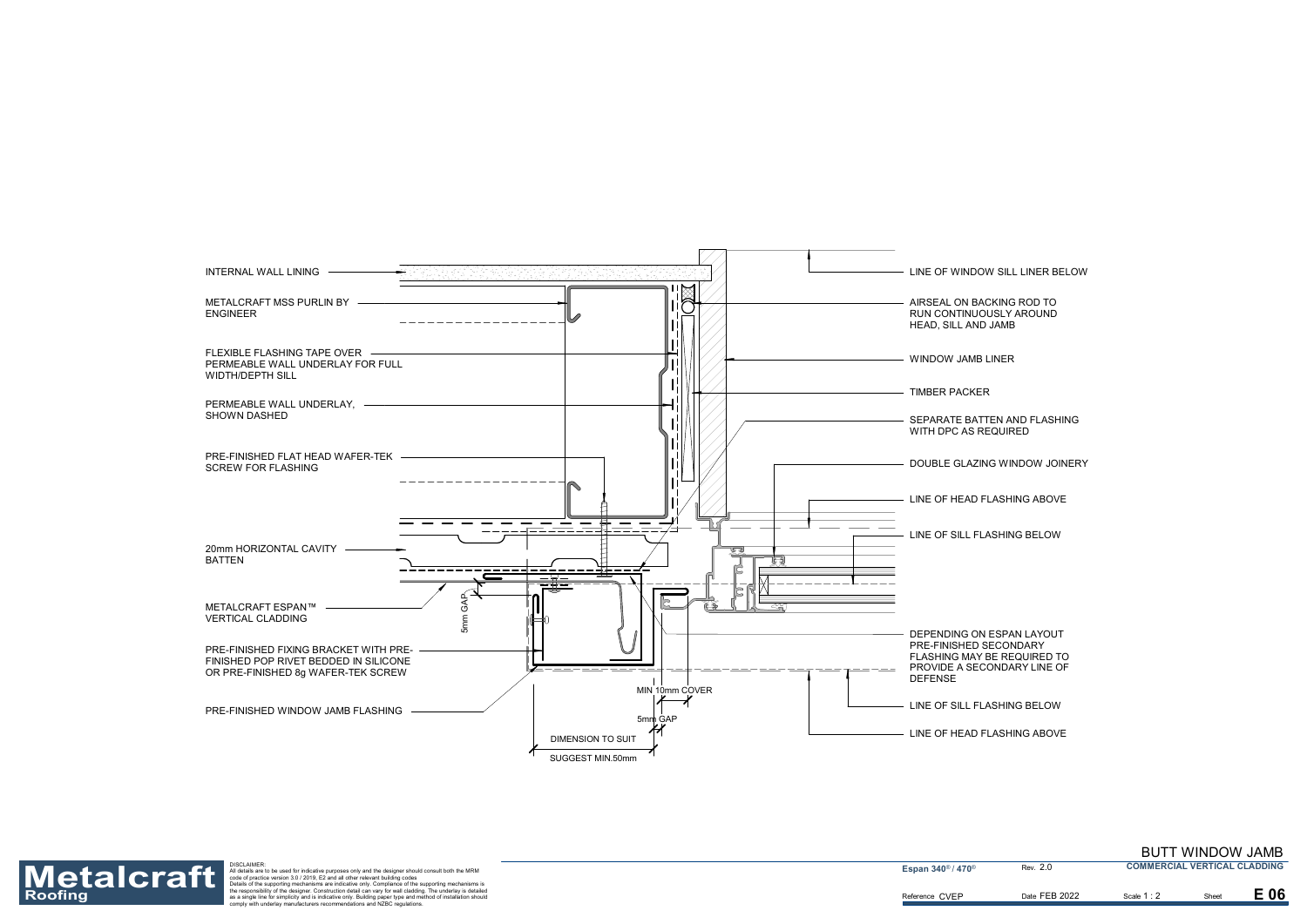



Reference CVEP



Roofing as a single for simple to the support of the designer should consult both the MRM<br>
Description of the support in the designer should consult both the MRM<br>
Description of practice version 3.0/2019, E2 and all other

**Espan 340<sup>®</sup> / 470<sup>®</sup>** 

2.0

Date FEB 2022 **Scale 1:2** Sheet

Scale 1 : 2

E 07

#### RECESSED WINDOW HEAD **COMMERCIAL VERTICAL CLADDING**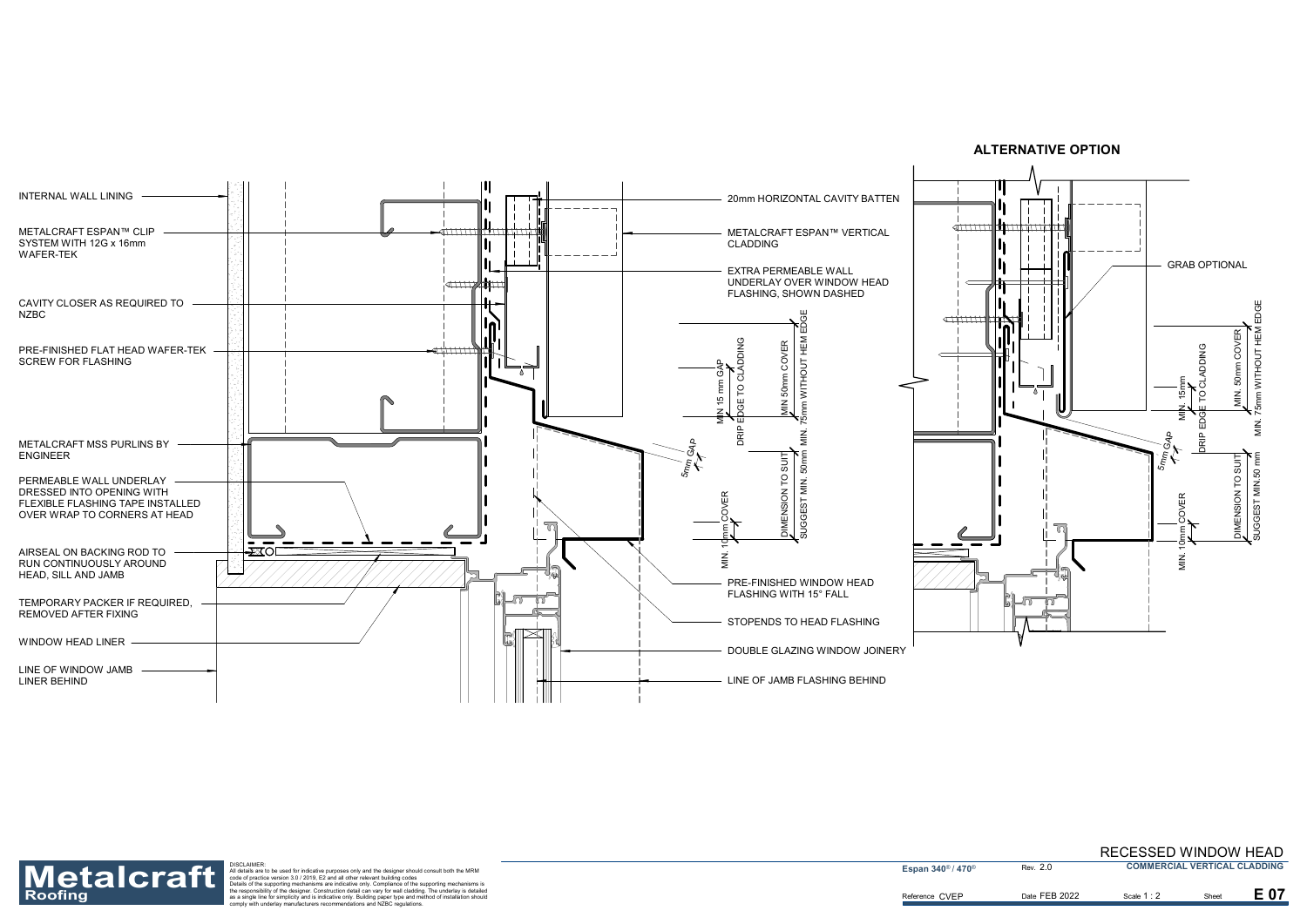



Reference CVEP



Roofing as a single for simple to the support of the designer should consult both the MRM<br>
Description of the support in the designer should consult both the MRM<br>
Description of practice version 3.0/2019, E2 and all other

**Espan 340<sup>®</sup> / 470<sup>®</sup>** 

2.0

Date FEB 2022 **Scale 1:2** Sheet

Scale 1 : 2

E 08

RECESSED WINDOW SILL **COMMERCIAL VERTICAL CLADDING**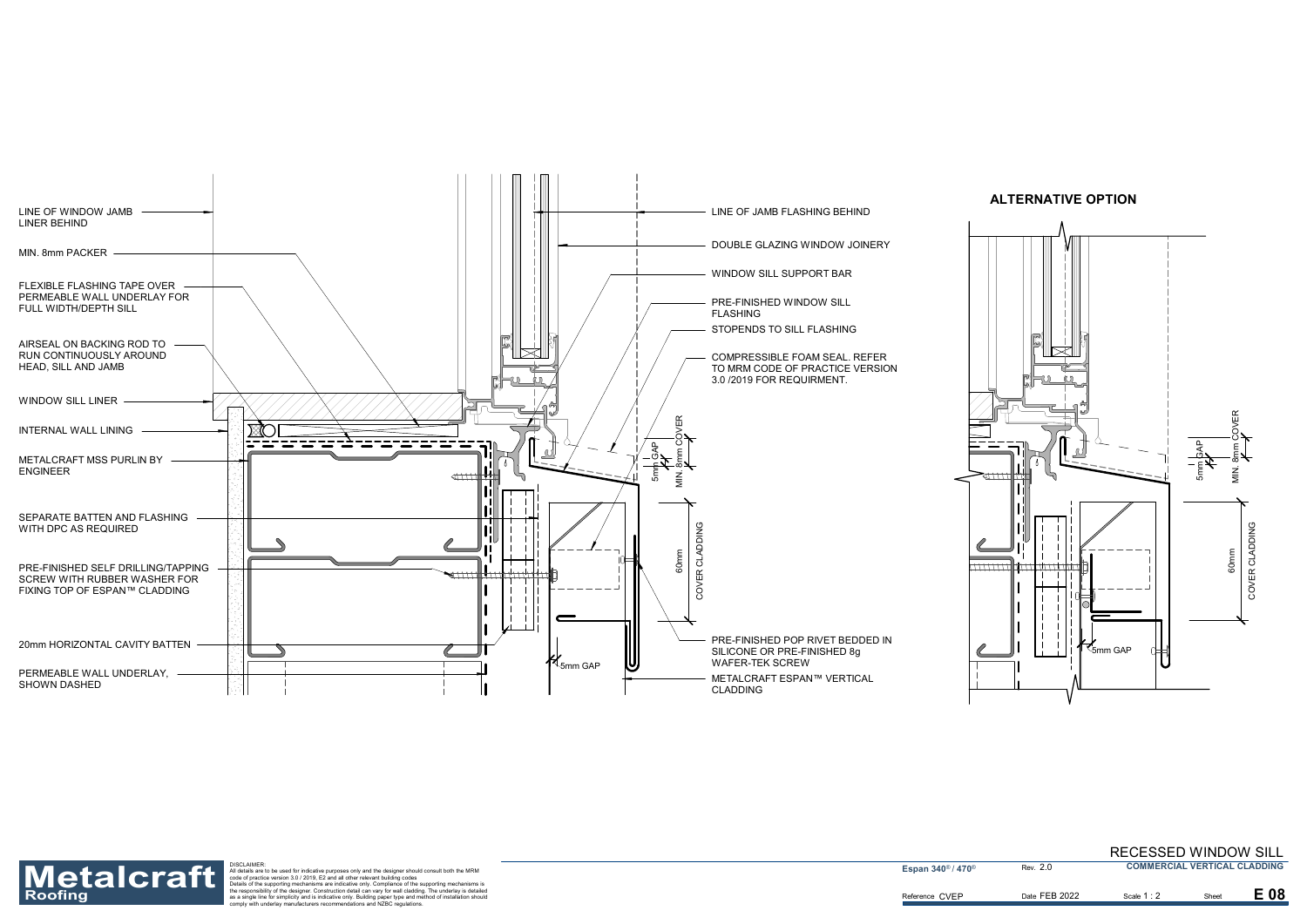DOUBLE GLAZING WINDOW JOINERY

LINE OF SILL FLASHING BELOW

LINE OF WINDOW SILL LINER BELOW

AIRSEAL ON BACKING ROD TO RUN CONTINUOUSLY AROUND



DEPENDING ON ESPAN LAYOUT PRE-FINISHED SECONDARY FLASHING MAY BE REQUIRED TO PROVIDE A SECONDARY LINE OF

LINE OF SILL FLASHING BELOW

LINE OF HEAD FLASHING ABOVE

SEPARATE BATTEN AND FLASHING

LINE OF HEAD FLASHING ABOVE

Reference CVEP



Roofing as a single for simple to the support of the designer should consult both the MRM<br>
Description of the support in the designer should consult both the MRM<br>
Description of practice version 3.0/2019, E2 and all other

**Espan 340<sup>®</sup> / 470<sup>®</sup>** 

2.0

Date FEB 2022 **Scale 1:2** Sheet

Scale **1** : 2

E 09

#### RECESSED WINDOW JAMB **COMMERCIAL VERTICAL CLADDING**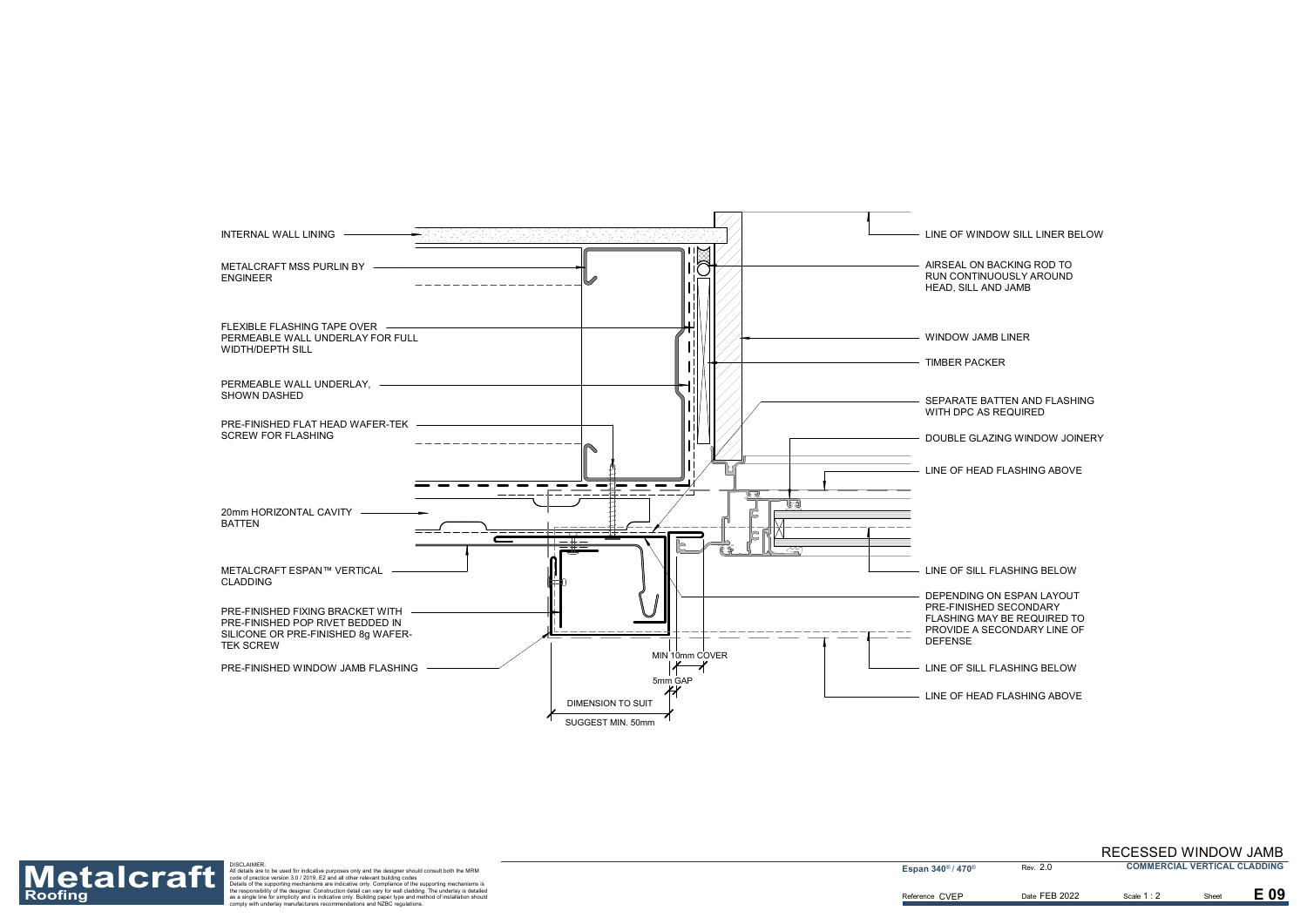



Roofing as a single for simple to the support of the designer should consult both the MRM<br>
Description of the support in the designer should consult both the MRM<br>
Description of practice version 3.0/2019, E2 and all other

2.0

METERBOX HEAD **COMMERCIAL VERTICAL CLADDING**

Date FEB 2022 **Scale 1:2** Sheet

Scale **1** : 2

E 10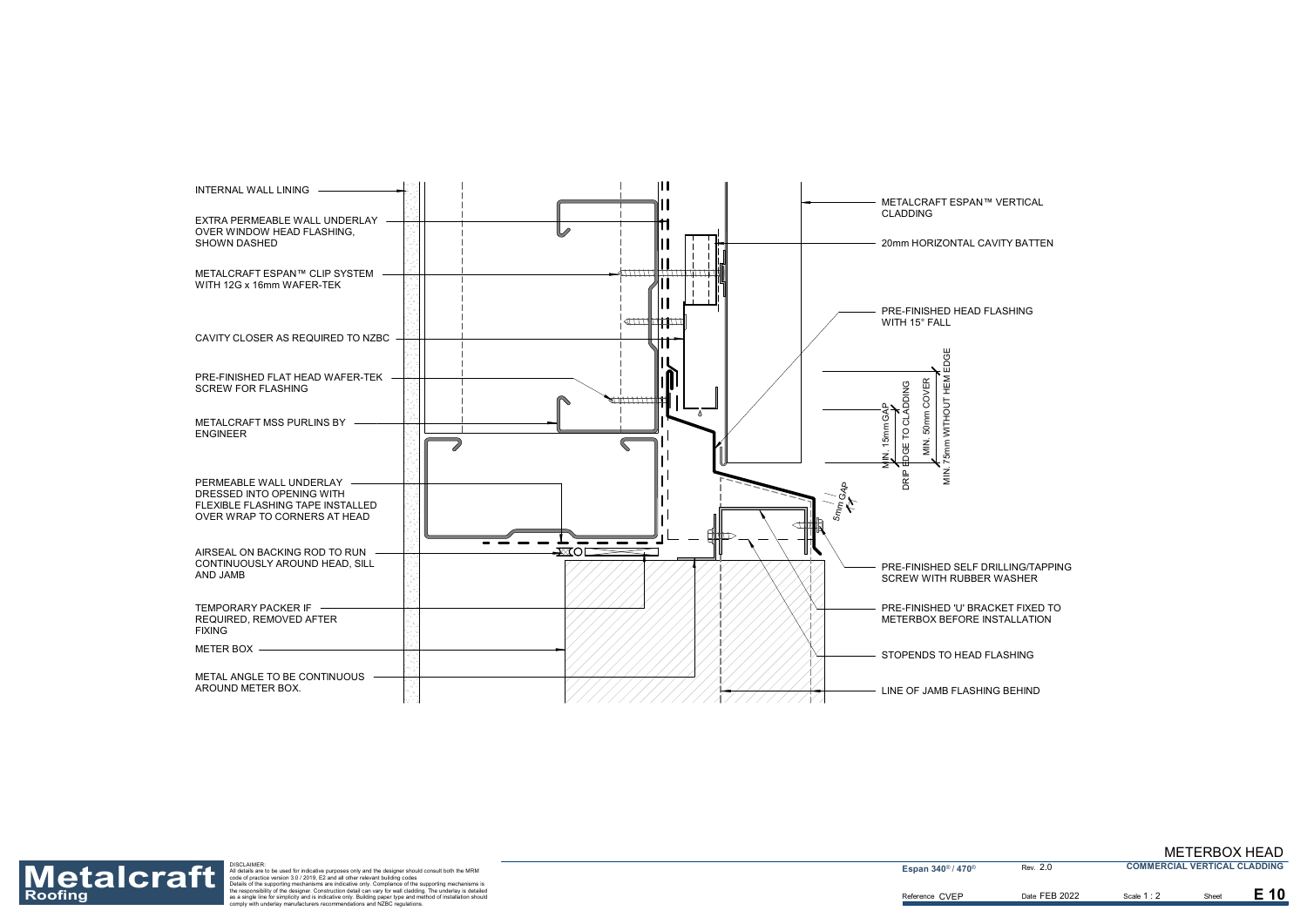



Reference CVEP



Roofing as a single for simple to the support of the designer should consult both the MRM<br>
Description of the support in the designer should consult both the MRM<br>
Description of practice version 3.0/2019, E2 and all other

**Espan 340<sup>®</sup> / 470<sup>®</sup>** 

2.0

Date FEB 2022 Scale 1:2 Sheet

```
Scale 1 : 2
```
E 11

METERBOX SILL **COMMERCIAL VERTICAL CLADDING**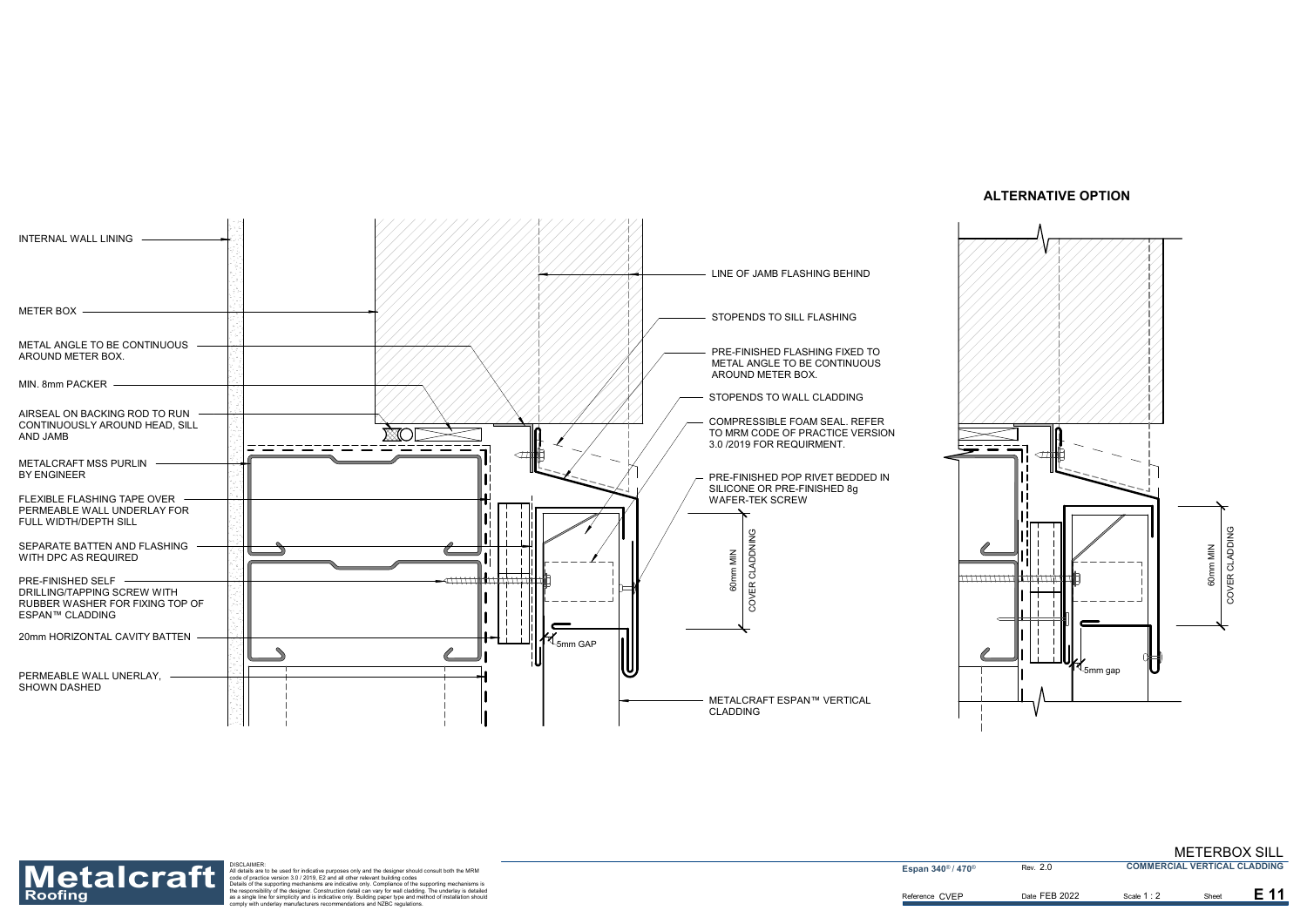PRE-FINISHED JAMB FLASHING FIXED TO METERBOX BEFORE INSTALLATION



Reference CVEP



Roofing as a single for simple to the support of the designer should consult both the MRM<br>
Description of the support in the designer should consult both the MRM<br>
Description of practice version 3.0/2019, E2 and all other

**Espan 340<sup>®</sup> / 470<sup>®</sup>** 

2.0

Date FEB 2022 **Scale 1:2** Sheet

Scale **1** : 2

E 12

#### METERBOX JAMB **COMMERCIAL VERTICAL CLADDING**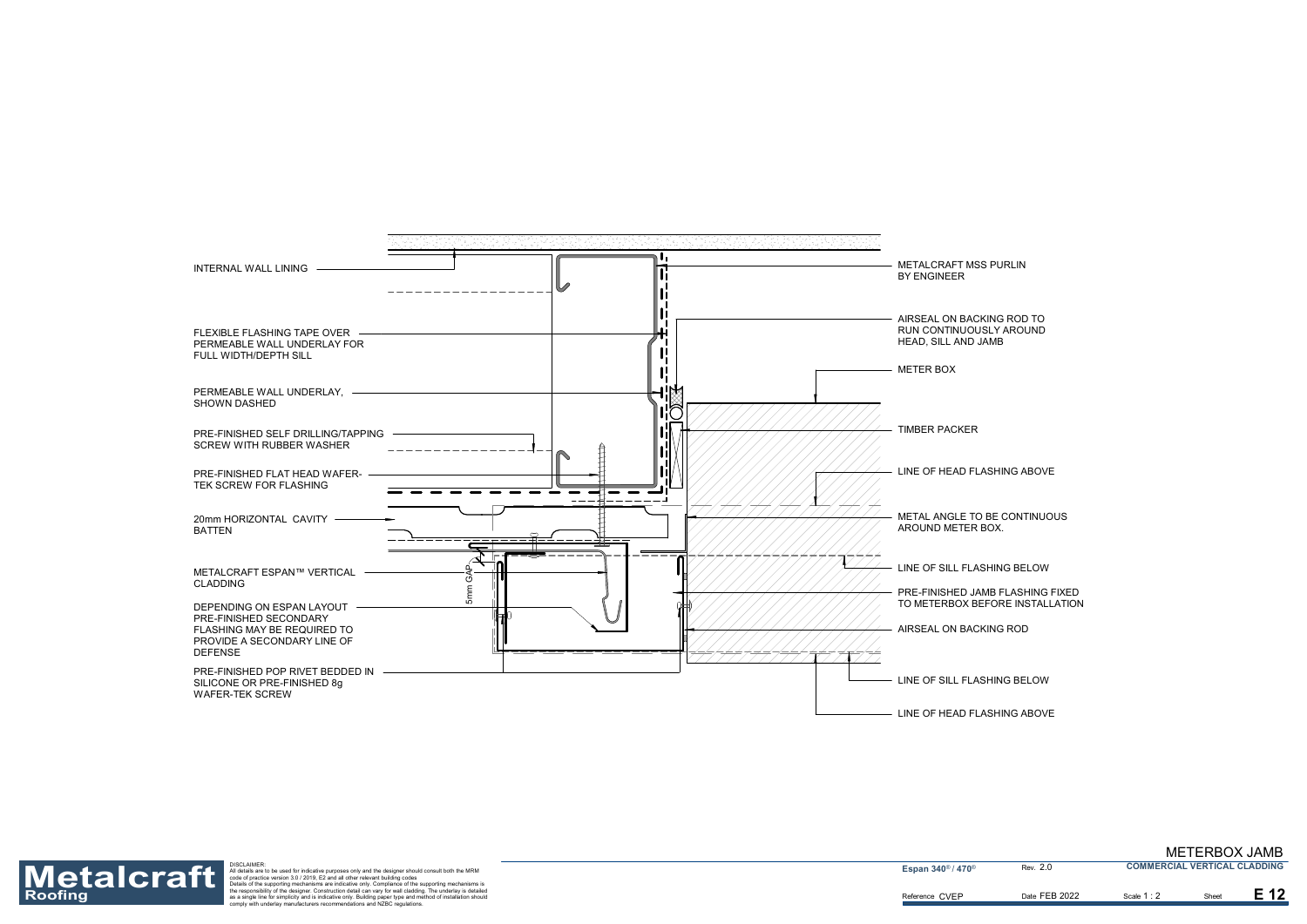METALCRAFT ESPAN™ VERTICAL CLADDING

20mm HORIZONTAL CAVITY BATTEN

PRE-FINISHED INTERNAL CORNER FLASHING

INTERNAL WALL LINING

PERMEABLE WALL UNDERLAY, SHOWN DASHED

STRUCTURAL COLUMN BY ENGINEER

METALCRAFT MSS PURLIN BY ENGINEER

PRE-FINISHED SECONDARY FLASHING

SEPERATE BATTEN AND CLADDING WITH DPC AS REQUIRED



Reference CVEP



Roofing as a single for simple to the support of the designer should consult both the MRM<br>
Description of the support in the designer should consult both the MRM<br>
Description of practice version 3.0/2019, E2 and all other

**Espan 340<sup>®</sup> / 470<sup>®</sup>** 

1 : 2

E 13

2.0

Date FEB 2022 **Scale 1:2** Sheet

INTERNAL CORNER **COMMERCIAL VERTICAL CLADDING**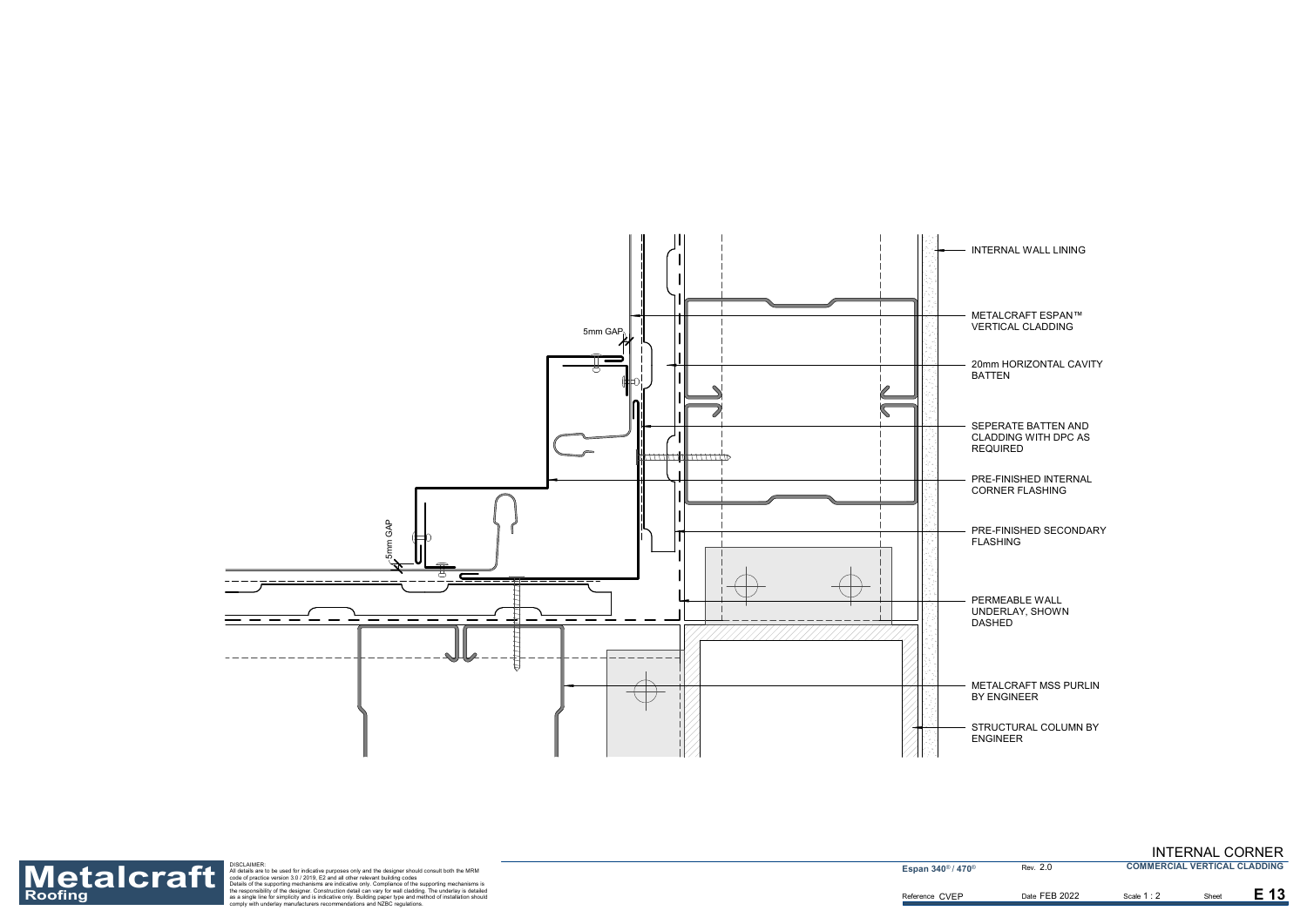



Roofing as a single for simple to the support of the designer should consult both the MRM<br>
Description of the support in the designer should consult both the MRM<br>
Description of practice version 3.0/2019, E2 and all other

**Espan 340<sup>®</sup> / 470<sup>®</sup>** 

1 : 2

 $E$  14

2.0

### EXTERNAL CORNER

**COMMERCIAL VERTICAL CLADDING**

Date FEB 2022 **Scale 1:2** Sheet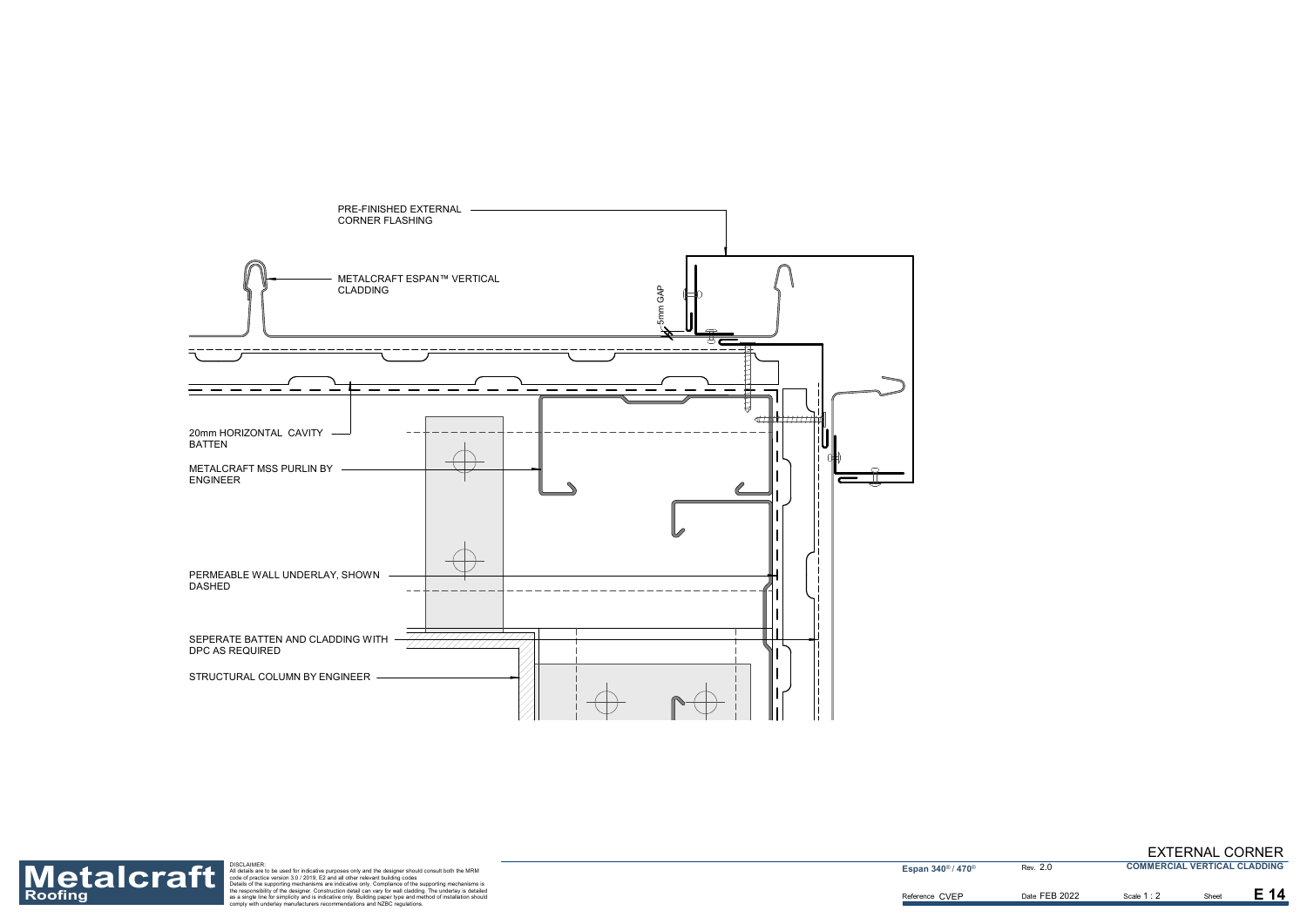PERMEABLE WALL UNDERLAY, SHOWN DASHED

METALCRAFT ESPAN VERTICAL CLADDING

PRE-FINISHED FLAT HEAD WAFER-TEK SCREW WITH EPDM WASHER



SEPARATE BATTEN AND FLASHING WITH DPC AS REQUIRED

METALCRAFT MSS PURLIN BY ENGINEER





Roofing as a single for simple for simple and all other relevant building ages only and the designer should consult both the MRM<br>
Materials are to be used for indicative purposes only and the designer should consult both t

2.0

Date FEB 2022 **Scale 1:2** Sheet

Scale 1 : 2



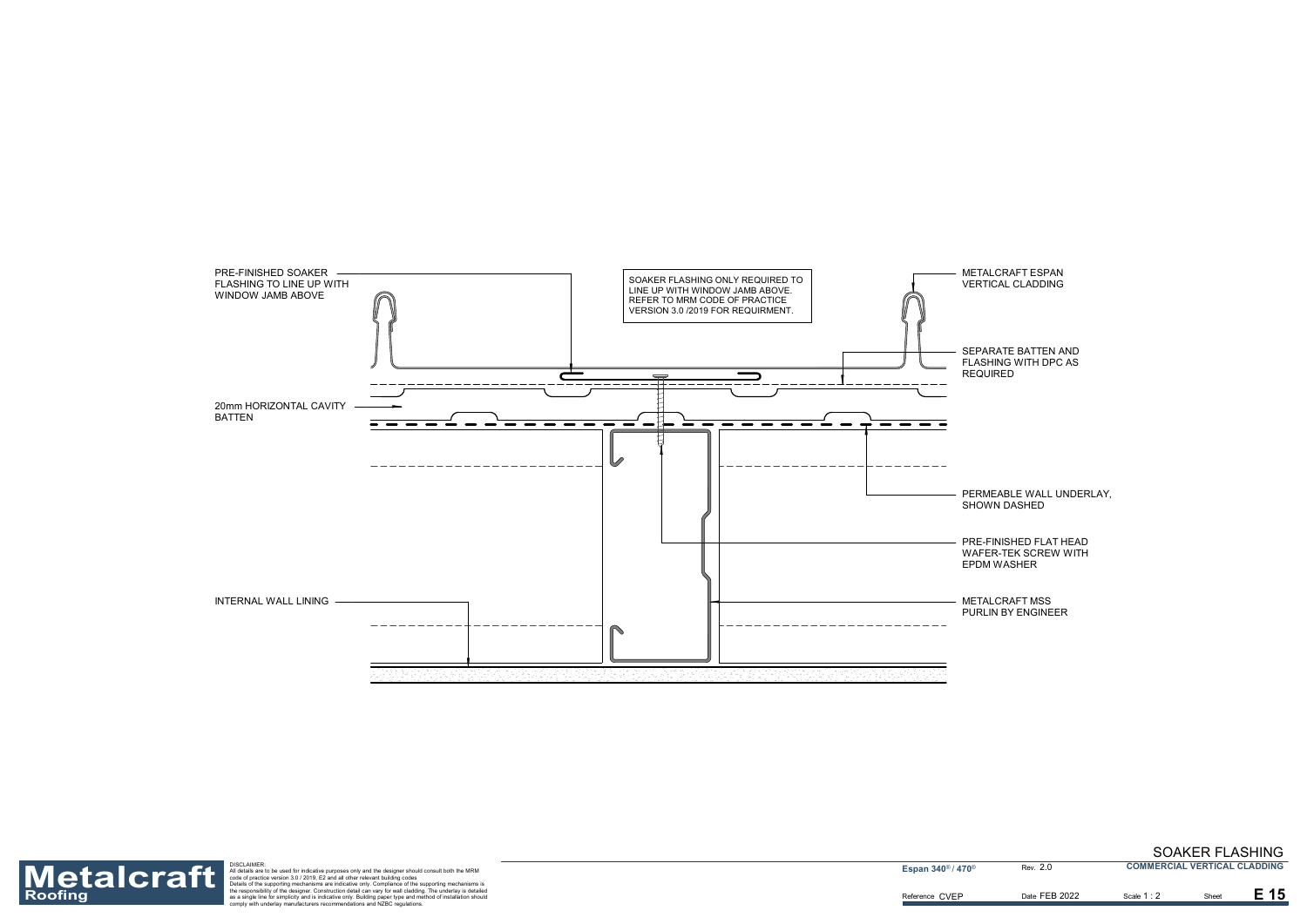

INTERNAL WALL LINING

Reference CVEP



Roofing as a single for simple for simple and all other relevant building ages only and the designer should consult both the MRM<br>
Materials are to be used for indicative purposes only and the designer should consult both t

**Espan 340<sup>®</sup> / 470<sup>®</sup>** 

1 : 2

E 16

2.0

Date FEB 2022 **Scale 1:2** Sheet

#### CHANGE IN CLADDING **COMMERCIAL VERTICAL CLADDING**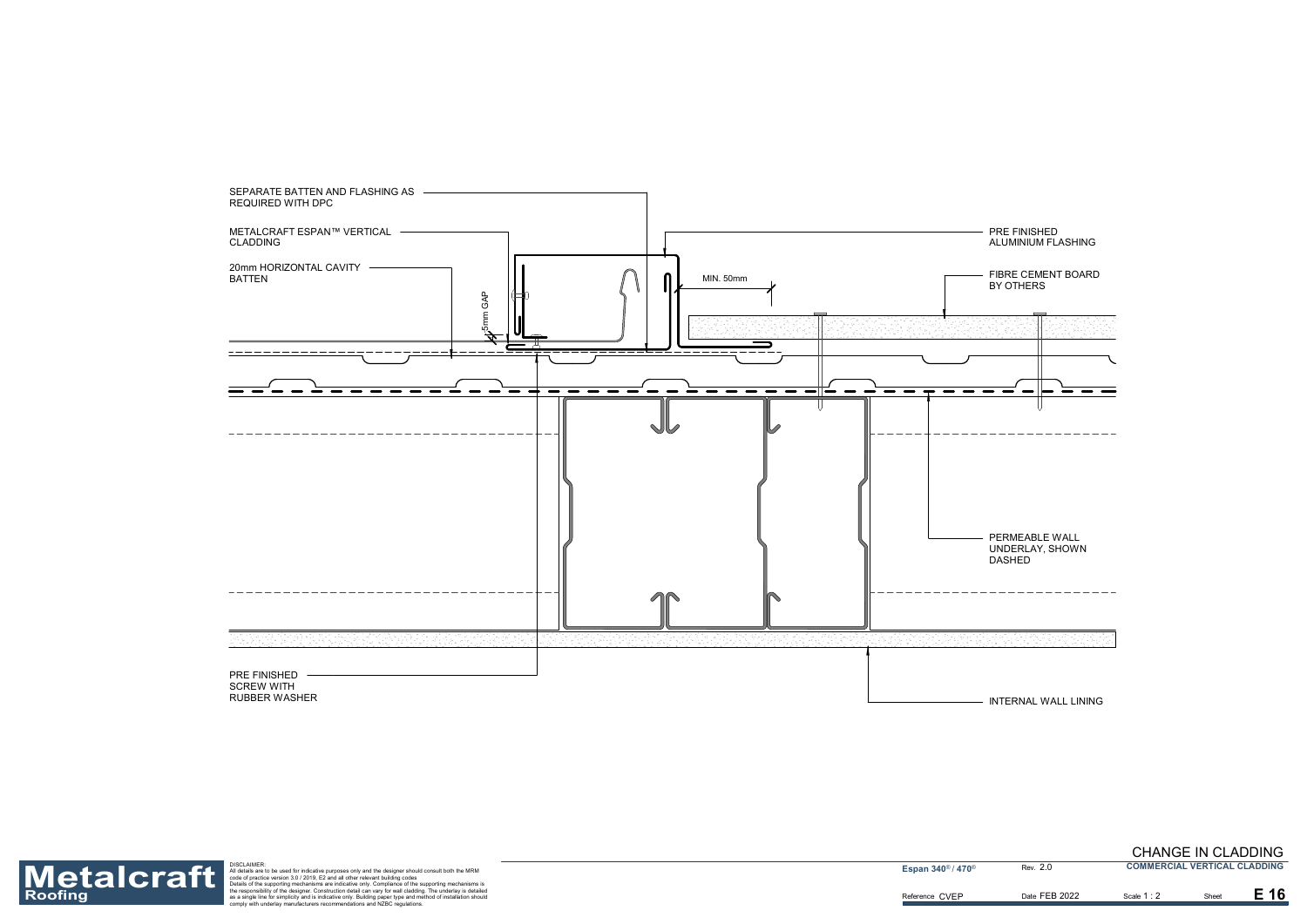





Roofing as a single for simple for simple and all other relevant building ages only and the designer should consult both the MRM<br>
Materials are to be used for indicative purposes only and the designer should consult both t

**Espan 340<sup>®</sup> / 470<sup>®</sup>** 

2.0

Date FEB 2022 **Scale 1:2** Sheet

Scale **1** : 2

#### CLADDING ABUTMENT **COMMERCIAL VERTICAL CLADDING**

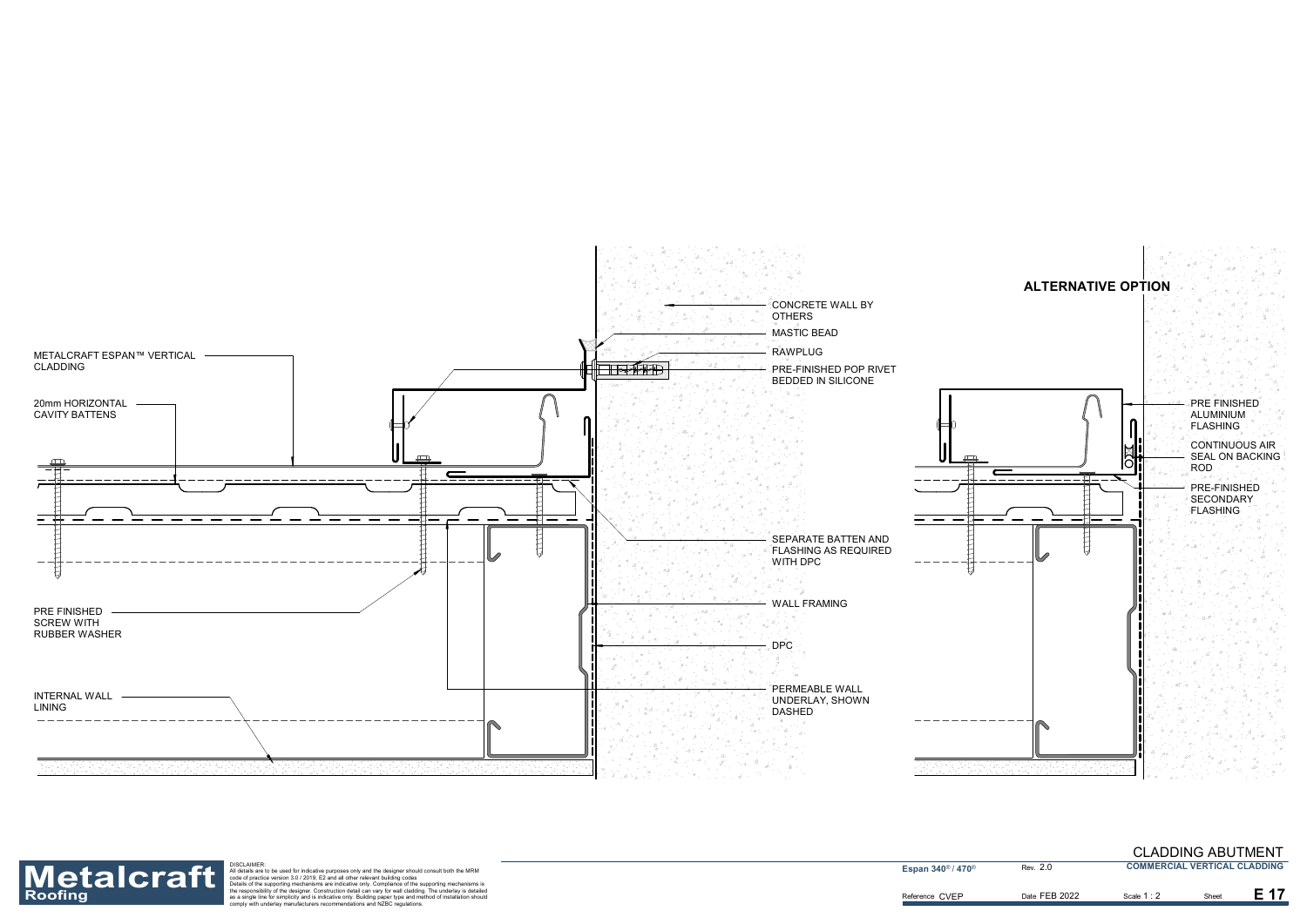



Roofing as a single for simple for simple and all other relevant building ages only and the designer should consult both the MRM<br>
Materials are to be used for indicative purposes only and the designer should consult both t

**Espan 340<sup>®</sup> / 470<sup>®</sup>** 

2.0

Date FEB 2022 Scale 1:2 Sheet

Scale **1** : 2

E 18

#### BOTTOM OF CLADDING (FLUSH) **COMMERCIAL VERTICAL CLADDING**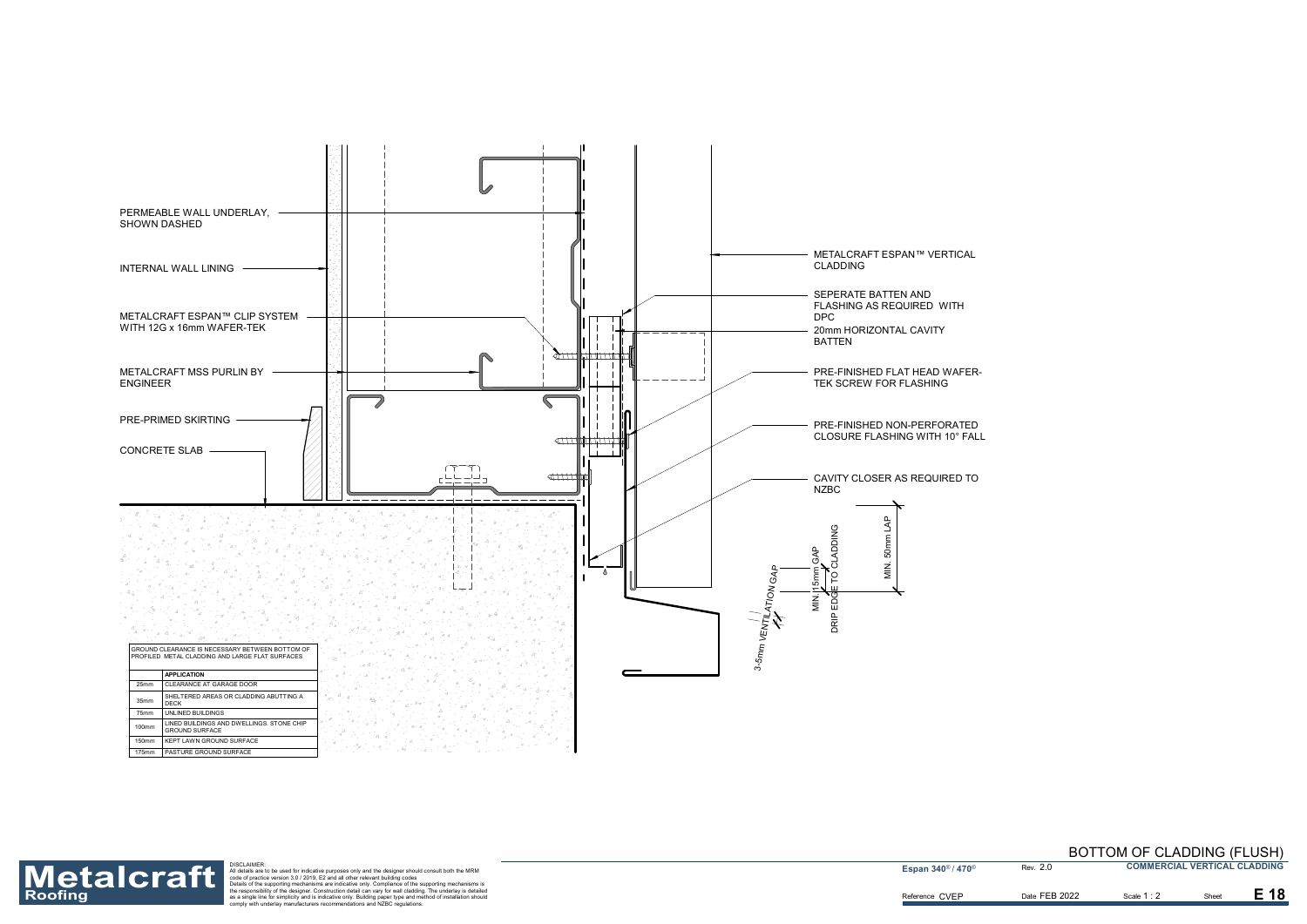





Roofing as a single for simple for simple and all other relevant building ages only and the designer should consult both the MRM<br>
Materials are to be used for indicative purposes only and the designer should consult both t

**Espan 340<sup>®</sup> / 470<sup>®</sup>** 

2.0

Date FEB 2022 **Scale 1:2** Sheet

Scale **1** : 2

E 19

#### BOTTOM OF CLADDING (RECESSED) **COMMERCIAL VERTICAL CLADDING**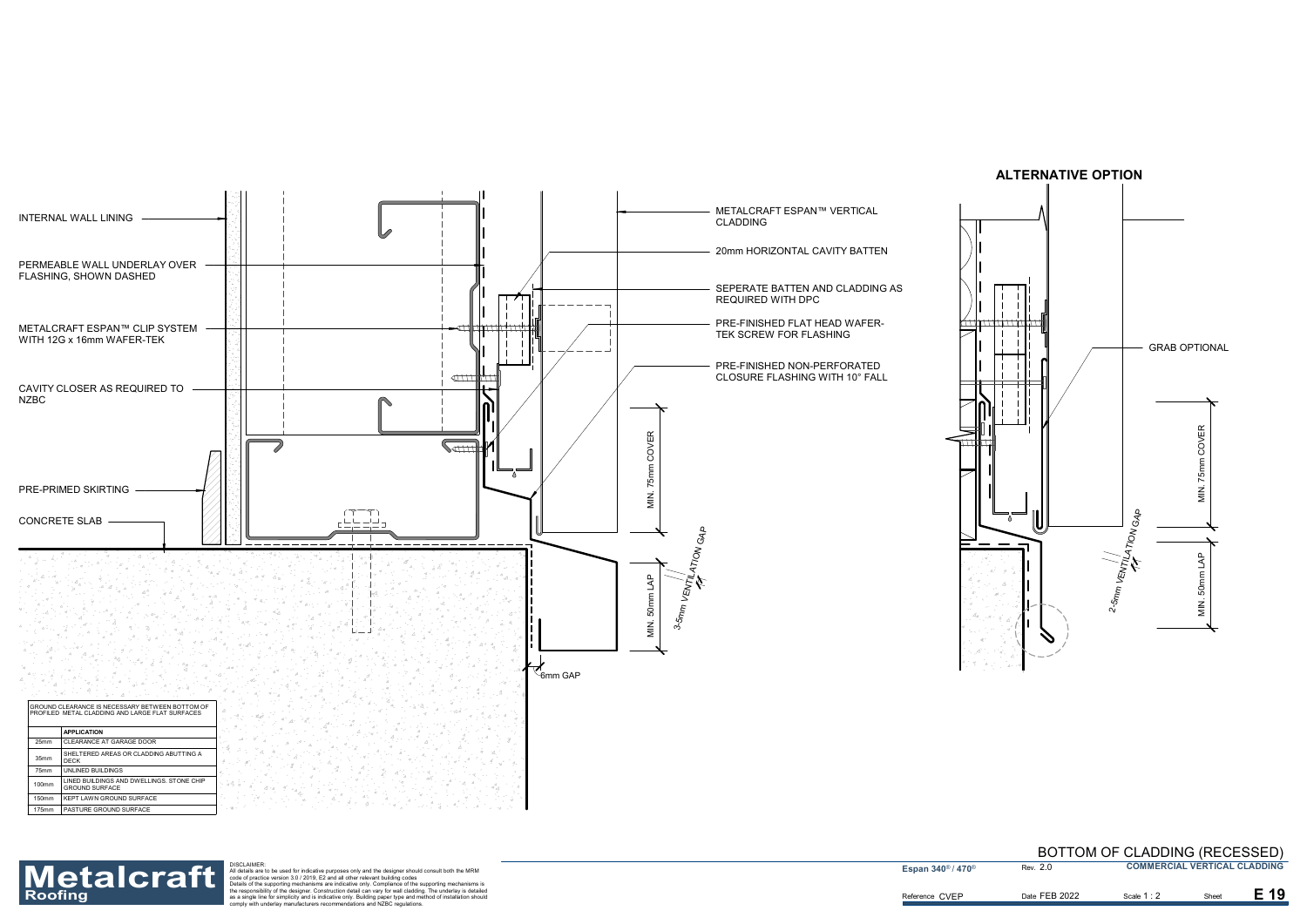

Roofing as a single for simple to the support of the designer should consult both the MRM<br>
Description of the support in the designer should consult both the MRM<br>
Description of practice version 3.0/2019, E2 and all other

**Espan 340<sup>®</sup> / 470<sup>®</sup> Rev. 2.0** 

## 3D WINDOW FLASHINGS

**COMMERCIAL VERTICAL CLADDING**

Date FEB 2022 Scale **Example 2022** 

 $E<sub>20</sub>$